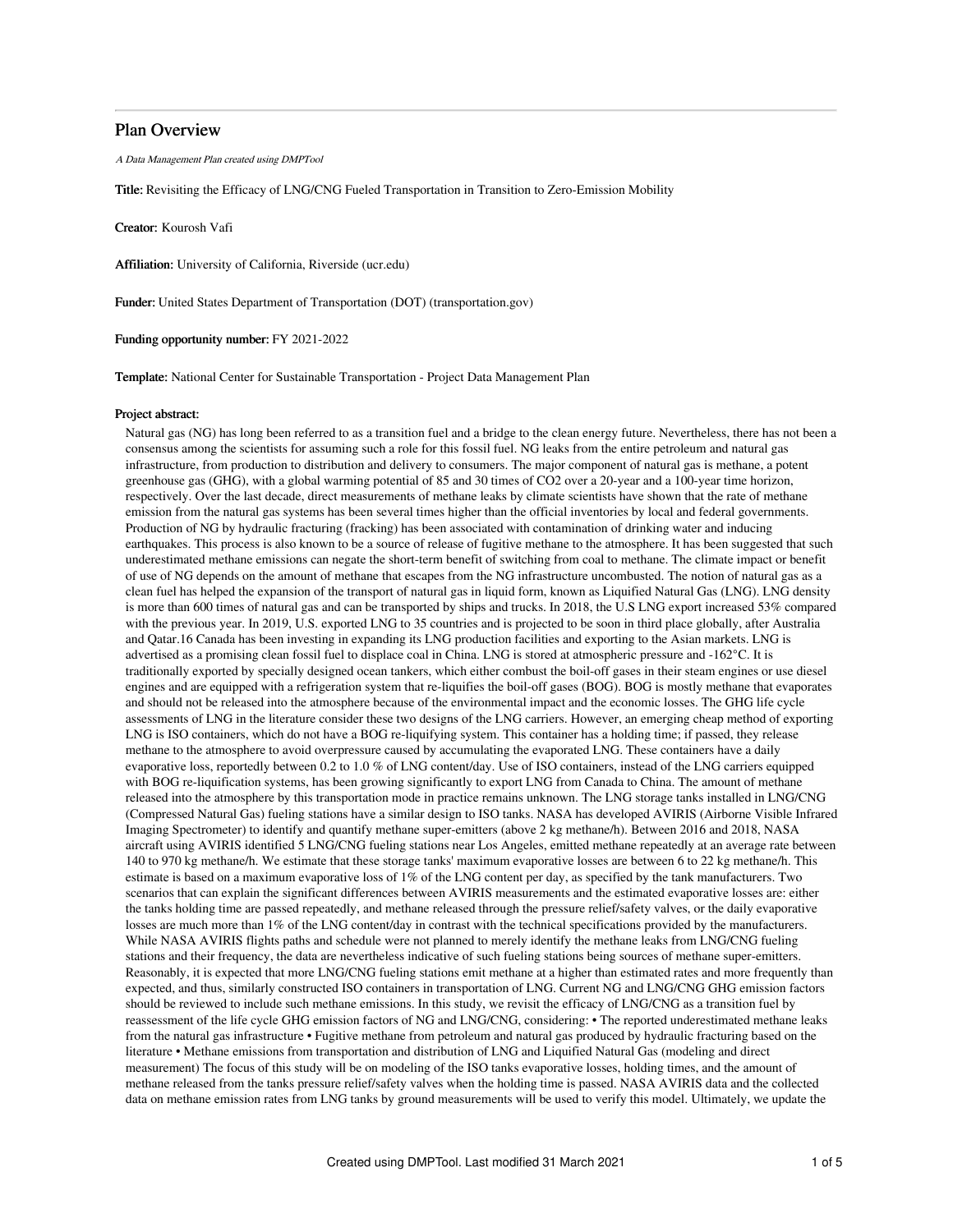GHG emission factors that indicate the efficacy of LNG/CNG fuels and reassess these fuels role as transition fuels in a 20-year time horizon compared with electrical transportation and other renewable fuel options. Overestimating natural gas as a clean fuel and longterm promotion of it by the local governments and the natural gas distribution companies to power passenger cars, trucks, and ships can hinder the real progress toward zero-emission transportation.

Start date: 04-01-2021

End date: 10-31-2021

Last modified: 03-31-2021

# Copyright information:

The above plan creator(s) have agreed that others may use as much of the text of this plan as they would like in their own plans, and customize it as necessary. You do not need to credit the creator(s) as the source of the language used, but using any of the plan's text does not imply that the creator(s) endorse, or have any relationship to, your project or proposal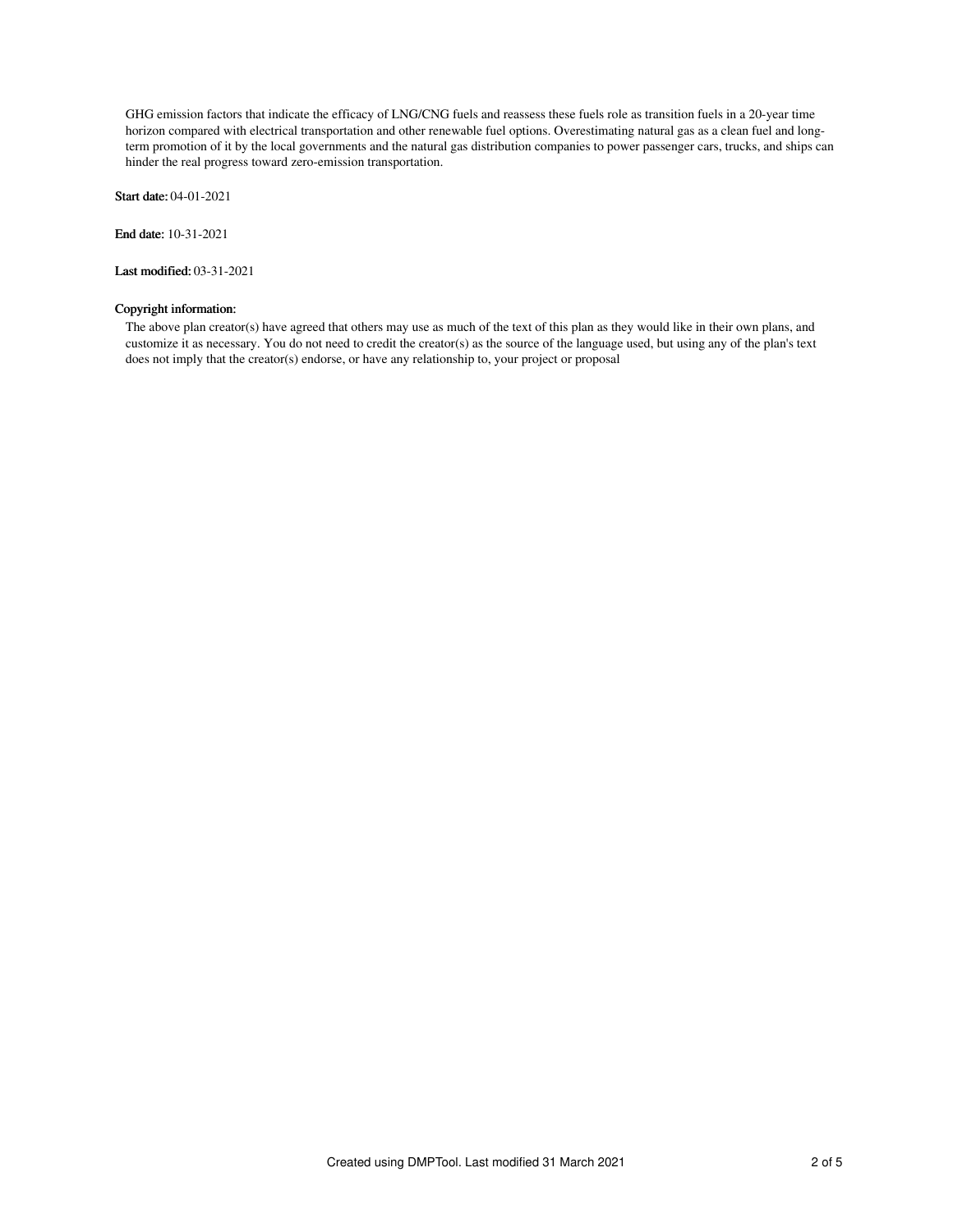# Revisiting the Efficacy of LNG/CNG Fueled Transportation in Transition to Zero-Emission Mobility

# Data Description

Provide a description of the data that you will be gathering in the course of your project. This could include, but is not limited to, new data you are collecting, or existing datasets (whether from a prior project or an external source). Refer to the NCST Center-wide Data Management Plan for additional examples.

Address the following, as applicable:

- 1. Name the data, data collection project, or data producing program, if applicable.
- 2. Describe the data your project will generate in terms of nature and scale (e.g., numerical data, image data, text sequences, video, audio, database, modeling data, source code, etc.).
- 3. Describe methods for creating the data (e.g., simulated; observed; experimental; software; physical collections; sensors; satellite; enforcement activities; researchgenerated databases, tables, and/or spreadsheets; instrument-generated digital data output, such as images and video; etc.).
- 4. Discuss the period of time data will be collected and the frequency of any updates, if applicable.
- 5. If the project uses existing data, describe the relationship between the data you are collecting and the previously collected data.
- 6. List potential users of the data.
- 7. Discuss the potential value that the data will have over the long-term for the NCST and for the public.
- 8. If you request permission not to make data publicly accessible, explain the rationale for lack of public access. Provide sufficient detail so that reviewers will understand any disclosure risks that may apply.
- 9. Indicated who will be responsible for managing the data at the project level.

#### 1.Name the data, data collection project, or data producing program, if applicable.

• We collect and compile data from research and technical papers addressing the underestimation of the GHG emission factors and the recommended corrected emission factors

• We collect information about the Riverside transit buses powered by compressed natural gas (CNG), e.g., the engine types, fuel efficiency, miles driven per day, to calculate the emission

#### 2. Describe the data your project will generate in terms of nature and scale (e.g., numerical data, image data, text sequences, video, audio, database, modeling data, source code, etc.)

Modeling data (Life cycle assessment), potentials for GHG reduction, revising emission factors if applicable

3. Describe methods for creating the data (e.g., simulated; observed; experimental; software; physical collections; sensors; satellite; enforcement activities; research-generated databases, tables, and/or spreadsheets; instrument-generated digital data output, such as images and video; etc.).

Lifecycle assessment modeling, energy system modeling

4.Discuss the period of time data will be collected and the frequency of any updates, if applicable.

April 1st, 2021 to October 31st, 2021

5.If the project uses existing data, describe the relationship between the data you are collecting and the previously collected data.

We will collect the data from the publically accessible literature and the Riverside transit buses operator if accessible. If the transit bus technical data does not become accessible, we will use publically available data from the California Air Resources Board or other related government agencies.

#### 6.List potential users of the data.

The PIs and a graduate student for doing research. The results will be published for the public.

### 7.Discuss the potential value that the data will have over the long-term for the NCST and the public.

We investigate the likelihood that investment in fossil-based CNG/LNG fueled transportation is not consistent with the California plan for decarbonizing the economy by 2045 (California Executive order B-55-18, SB 32, and SB 100) and can hinder the move toward zero-emission electric cars.

Government, public, clean energy technology entrepreneurs, and energy sector investors can benefit from our research.

8.If you request permission not to make data publicly accessible, explain the rationale for lack of public access. Provide sufficient detail so that reviewers will understand any disclosure risks that may apply.

We do not use any data or technical information collected under a non-disclosure agreement.

9.Indicated who will be responsible for managing the data at the project level.

Dr. Kourosh Vafi, Co-PI and technical lead

## Data Format and Metadata Standards

Your DMP should describe the anticipated formats that your data and related files will use. To the maximum extent practicable, and in accordance with generally accepted practices in your field, your DMP should address how you will use platform-independent and non-proprietary formats to ensure maximum utility of the data in the future. If you are unable to use platform-independent and non-proprietary formats, you should specify the standards and formats that will be used and the rationale for using those standards and formats.

Address the following, as applicable:

- 1. List in what type of format(s) the data will be collected, and indicate if they are open or proprietary.
- 2. If you are using proprietary data formats, discuss your rationale for using those standards and formats.
- 3. Describe how versions of the data will be signified and/or controlled.
- 4. If the file format(s) you are using is(are) not standard to transportation, describe how you will document the alternative you are using.
- 5. List what documentation you will be creating in order to make the data understandable by other researchers.
- 6. Indicate the type of metadata schema you are using to describe the data. If the metadata schema is not one that is standard for your field, discuss your rationale for using that schema.
- 7. Describe how the metadata will be managed and stored during the collection process.
- 8. Indicate what tools or software is required to read or view the data.
- 9. Describe the quality control measures you will implement in your project to ensure its accuracy, etc.

## 1.List in what type of format(s) the data will be collected, and indicate if they are open or proprietary.

MS Excel: This platform has been frequently used by California Air Resources Board and other California agencies. If needed we submit the data in CSV format which is cross-platform.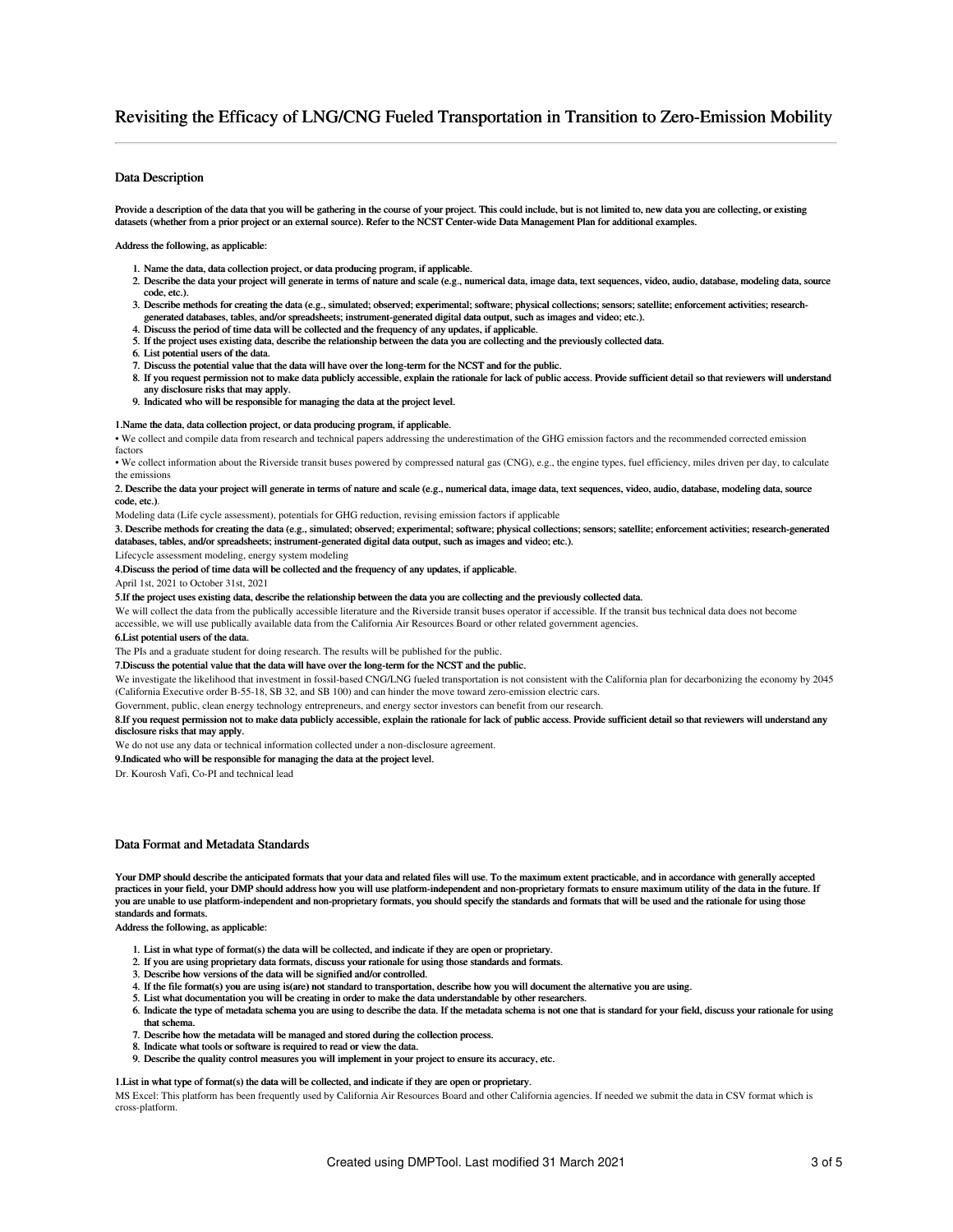# 2.If you are using proprietary data formats, discuss your rationale for using those standards and formats.

Not applicable

#### 3.Describe how versions of the data will be signified and/or controlled.

We do not work with very large sets of data. We can properly manage quality assurance and quality control of the data using MS Excel and by assigning version numbers to updated data files.

4.If the file format(s) you are using is(are) not standard to transportation, describe how you will document the alternative you are using.

#### Not applicable

#### 5.List what documentation you will be creating in order to make the data understandable by other researchers.

This is a standard academic research, the output is a paper, a supplemental information document (which explains the details of the calculations and describes the data), and excel files which include the raw data, the processed data, the results, and the model. All will be open-source.

# 6.Indicate the type of metadata schema you are using to describe the data. If the metadata schema is not one that is standard for your field, discuss your rationale for using that

# schema.

We collect technical data, e.g., the engine types, fuel efficiency, miles driven per day, to calculate the emissions or emission factors from the literature. These data types are standard for our field of research and the California Air Resources Board (e.g., CA-GREET model).

#### 7.Describe how the metadata will be managed and stored during the collection process.

In MS-Excel files. We can submit the data in CVS format if requested.

#### 8.Indicate what tools or software are required to read or view the data.

MS Excel

## 9.Describe the quality control measures you will implement in your project to ensure its accuracy, etc.

- Strong data profiling and control of incoming data
- Precise data pipelining to prevent duplicate data
- Accuracy in data collection
- Enforcing data integrity
- Traceability of the source of data in any stage of the project
- Automated multivariable regression testing
- Commitment of the research team members in data quality control and quality assurance

## Policies for Access and Sharing

Protecting research participants and guarding against the disclosure of identities and/or confidential business information is an essential norm in scientific research. Your DMP should address these issues and outline the efforts you will take to provide informed consent statements to participants, the steps you will take to protect privacy and confidentiality prior to archiving your data, and any additional concerns (e.g., embargo periods for your data). If necessary, describe any division of responsibilities for stewarding and protecting the data among Principal Investigators or other project staff.

If you will not be able to de-identify the data in a manner that protects privacy and confidentiality while maintaining the utility of the dataset, you should describe the necessary restrictions on access and use. In general, in matters of human subject research, your DMP should describe how your informed consent forms will permit sharing with the research community and whether additional steps, such as an Institutional Review Board (IRB), may be used to protect privacy and confidentiality. Address the following, as applicable:

- 1. List the roles that your project's data creation team members will have in data management, including any limitations on team member access due to the presence of personal or confidential information.
- 2. Describe what data will be shared, how data files will be shared, and how others will access them.
	- The data to be shared should, at a minimum, be the data required to reproduce your final results, subject to those restrictions imposed by data quality and the need to protect national/homeland security, individual privacy, and confidentiality.
- 3. Indicate whether the data contain private or confidential information. If so:
	- Discuss how you will guard against disclosure of identities and/or confidential business information.
		- Describe the processes you will follow to provide informed consent to participants.
	- State the party responsible for protecting the data.
- 4. Describe if there are any privacy, ethical, or confidentiality concerns due to the sharing of data.
- 5. If applicable, describe how you will de-identify your data before sharing. If this is not applicable to your project, then:
	- Identify what restrictions on access and use you will place on the data.
	- Discuss additional steps you will use to protect privacy and confidentiality.

#### Not applicable:

Our research team will work with publically available data. The results will be available to the public through publishing in international journals and via workshops and seminars open to the public.

#### Policies for Re-use, Redistribution, Derivatives

Describe who will hold the intellectual property rights for the data created by your project. Describe whether you will transfer those rights to a data archive, if appropriate. Identify whether any copyrights apply to the data, as might be the case when using copyrighted instruments. If you will be enforcing terms of use or a requirement for data citation through a license, indicate as much in your DMP. Describe any other legal requirements that might need to be addressed.

#### Address the following, as applicable:

- 1. Name who has the right to manage the data.
- 2. Indicate who holds the intellectual property rights to the data.
- 3. List copyrights to the data, if any. If there are copyrights, indicate who owns them.
- 4. Discuss any rights to be transferred to a data archive.
- 5. Describe how your data will be licensed for re-use, redistribution, and derivative products.